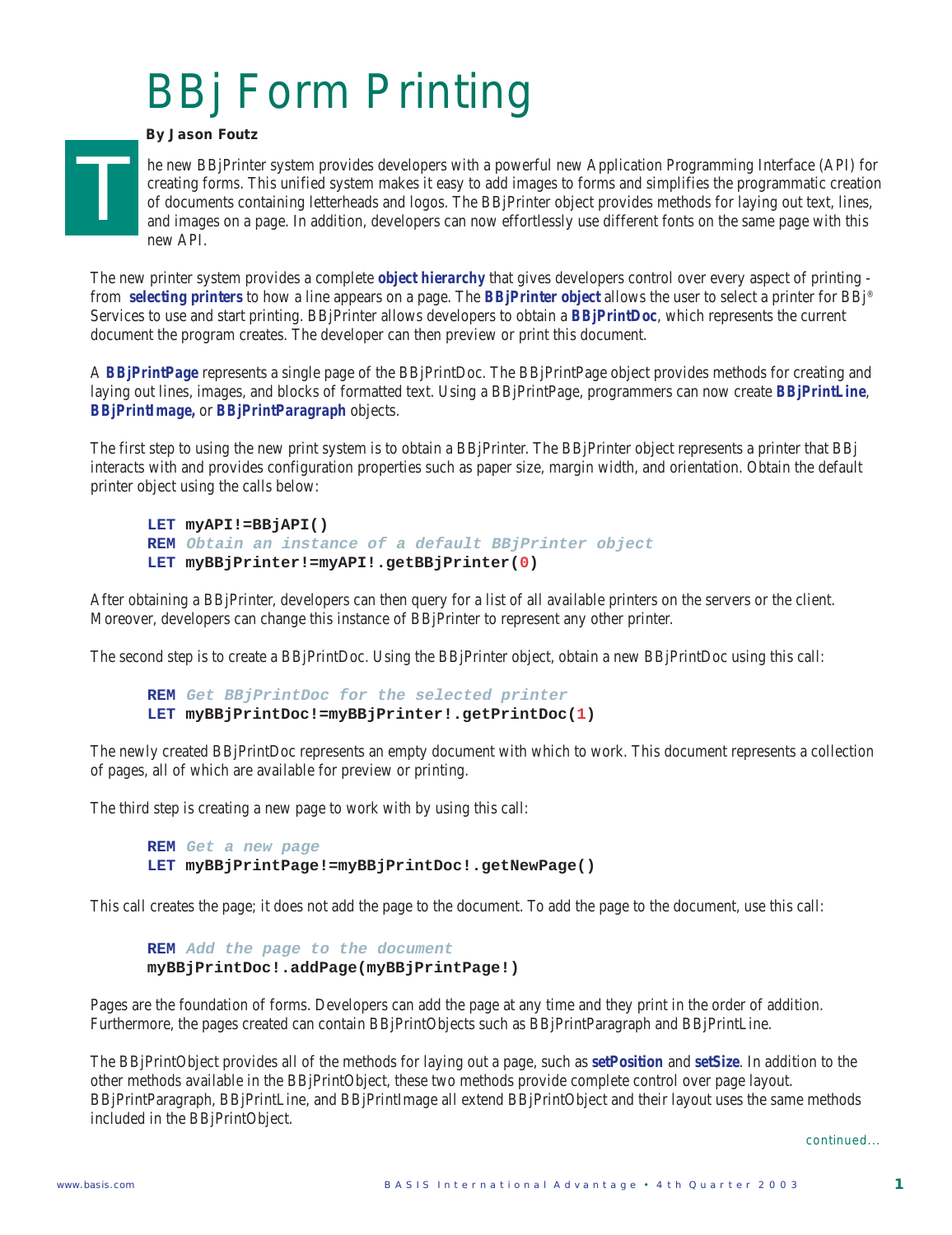After creating a page, the next step is to add a sampling of BBjPrintObjects to this page. The code sample below shows how to add text, construct a paragraph object, set its text, and add the paragraph back to the page.

```
REM Get a new paragraph
LET para!=myBBjPrintPage!.newParagraph()
REM Set paragraph text
para!.setText("some sample text")
REM Add print object to page
myBBjPrintPage!.add(para!)
```
The BBjPrintParagraph object automatically fits the text into the available space. The BBjPrintParagraph adjusts its height automatically to take up as much vertical space as necessary to fit all of the text on the page with a call to this method:

```
REM Set paragraph auto adjust height
para!.setAutoAdjustHeight(1)
```
The paragraph object provides control over how the text flows on a page. If automatic height causes the text to use more space than looks appropriate, developers can set the size explicitly. In addition to sizing, paragraph justification is also available. For example, use the call below to make the text left justified:

```
REM Set paragraph horizontal alignment
para!.setHorizontalAlignment(para!.LEFT_JUSTIFIED)
```
To add lines to the page, use this call:

```
REM Get a new line
LET line!=myBBjPrintPage!.newLine()
line!.setPosition(new java.awt.Point(72,72))
line!.setEndPoint(new java.awt.Point(144,144))
REM Add print object to page
myBBjPrintPage!.add(line!)
```
This call creates a simple diagonal black line. Use the API calls to set various properties such as thickness.

The final step looks at everything as a whole using the call:

**REM Print the document myBBjPrintDoc!.preview()**